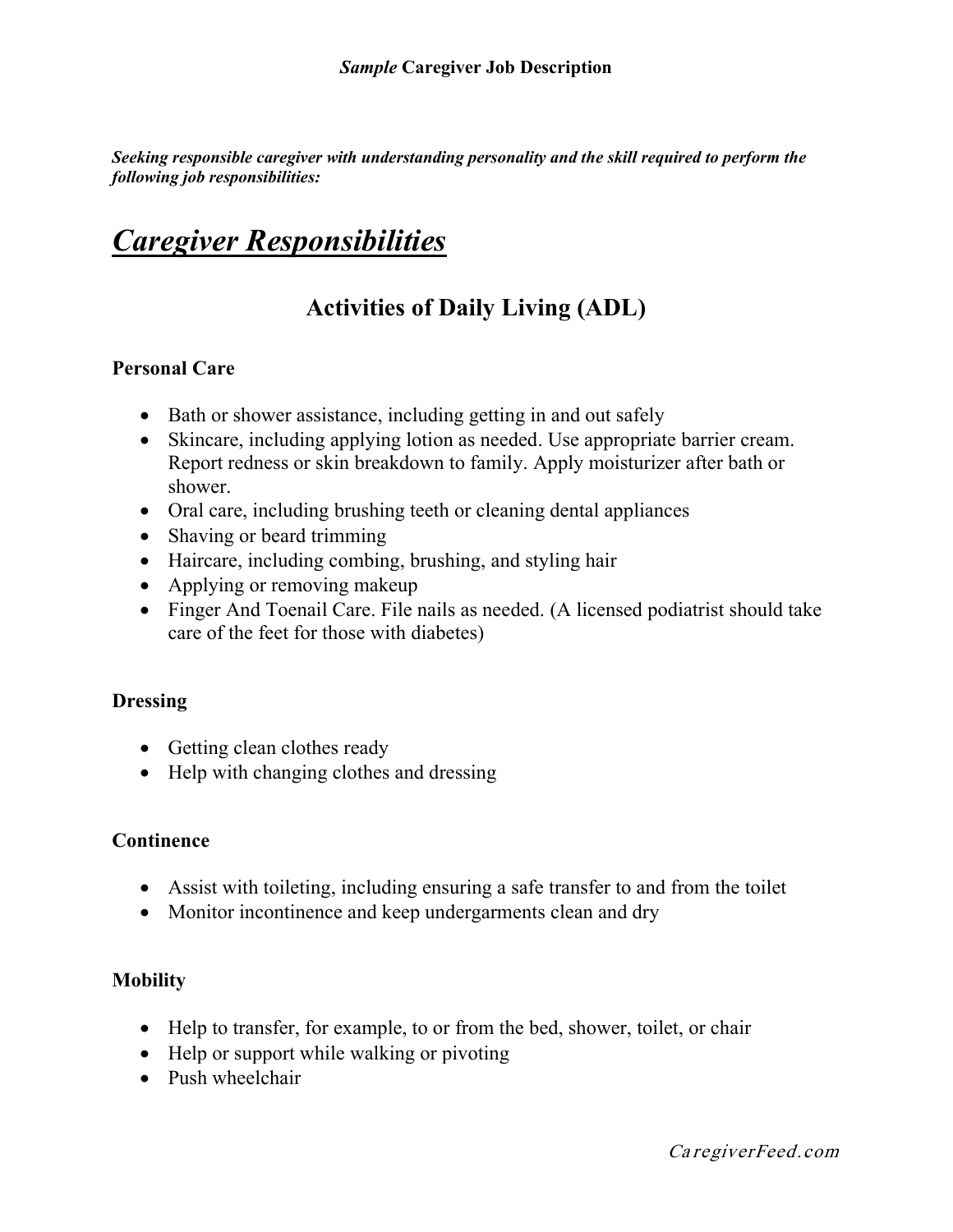#### **Feeding**

- Assist with eating
- Encourage fluids
- Encourage following the recommended diet

### **Instrumental Activities of Daily Living (IADL)**

#### **Light Cleaning and Housekeeping**

• Including vacuuming, dusting, dry mopping, dishwashing, cleaning the kitchen and bathroom, changing beds, and taking out the garbage

#### **Laundry and Linen Service**

• Including washing clothes, bedding and towels, drying, folding, and putting away clean items, and ironing

#### **Medication Management**

- Remind the patient to take medications
- Write what medications were taken
- Help track when medications need to be renewed

#### **Transportation**

- Driving or accompanying on public transportation
- For medical appointments and errands including grocery shopping, other shopping, to the pharmacy dental appointments, socializing, or seeing family members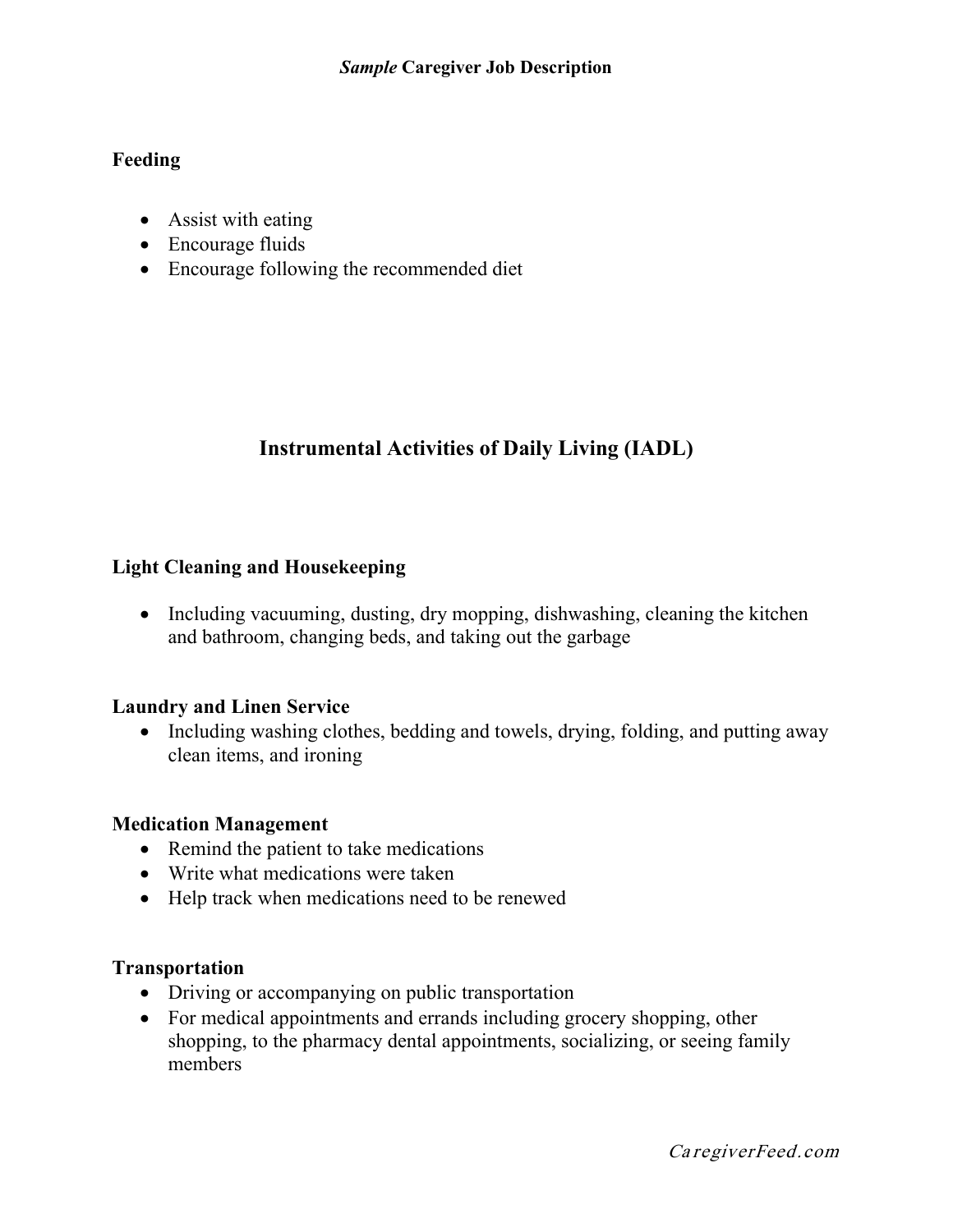#### **Meal Preparation**

- Cooking, including meal and snack preparation and cleanup
- Adhere to dietary restrictions
- Consider food preferences
- Help with the food shopping list
- Store leftovers

#### **Monitor Supplies**

- Disposable gloves, commode liners, bandages and other supplies.
- Notify family if supplies are getting low

#### **Companionship**

- Keep company, talk, watch television together
- Encourage activities
- Encourage appropriate physical movement or exercise

#### **Pet Care**

- Feed pet
- Walk pet

#### **Communicate to Family**

- Changes in physical condition, behavior, or mood
- Changes in eating habits
- Inadequate fluid intake
- Missed medications
- If medication renewals are needed
- Low groceries or supplies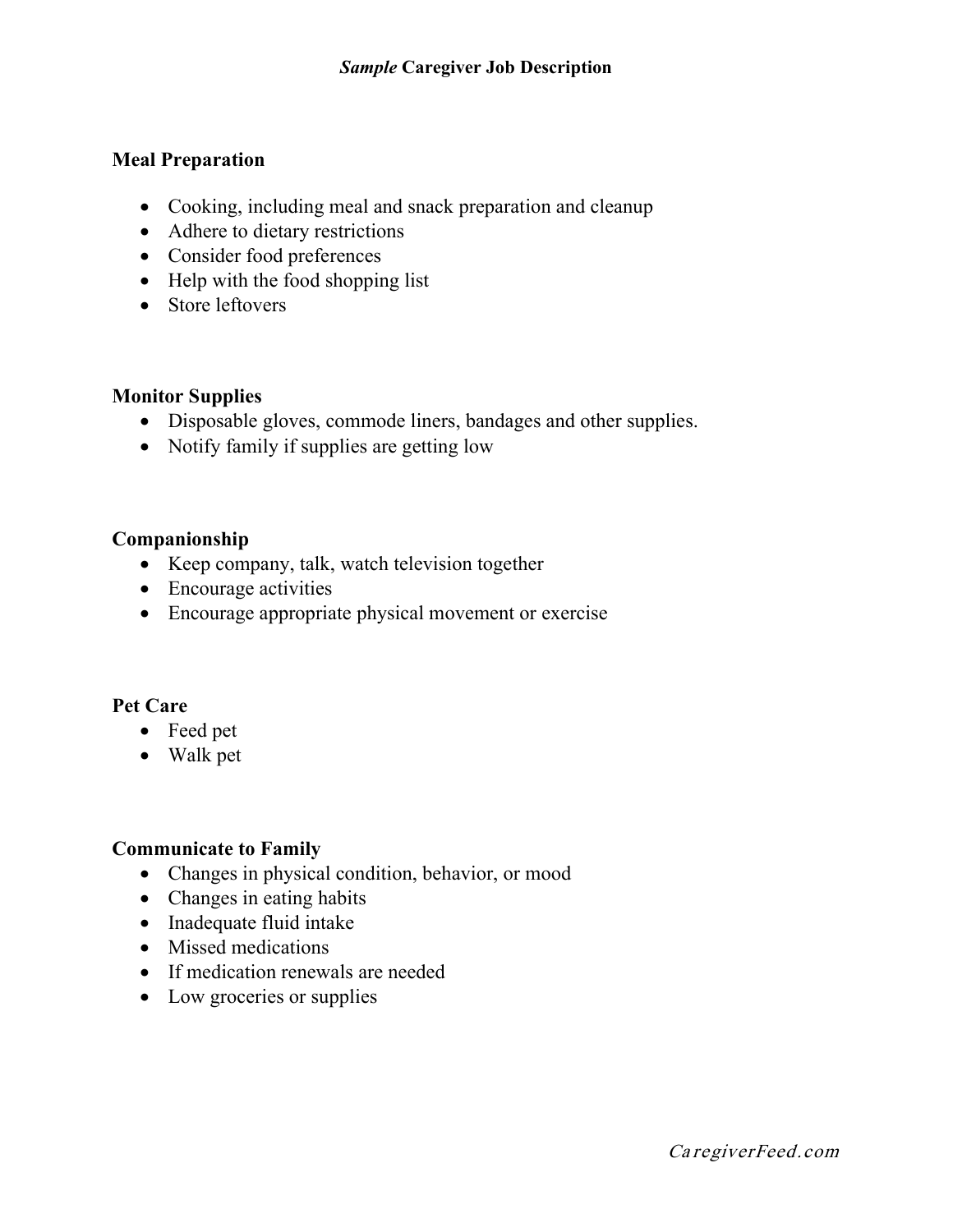## *Skills Required*

- Be patient.
- Know about health, hygiene, and safety.
- Be responsible.
- Be able to adapt to various living environments.
- Have good communication skills.
- Be able to give emotional support to patients.
- Have life-saving skills, like CPR
- Be reliable and trustworthy.
- Be physically able to help with transfers and activities of daily living

# *Qualifications*

- A mature person 18 or older
- High school education or equivalent preferred, but not a must
- interested in working with elderly
- Possess a driver's license and reliable transportation, or able to navigate public transportation
- Can understand and carry out directions and instructions of a written care plan, and able to document notes
- Flexible, reliable, sensitive and responsive to the needs of others, and able to cope with emergencies